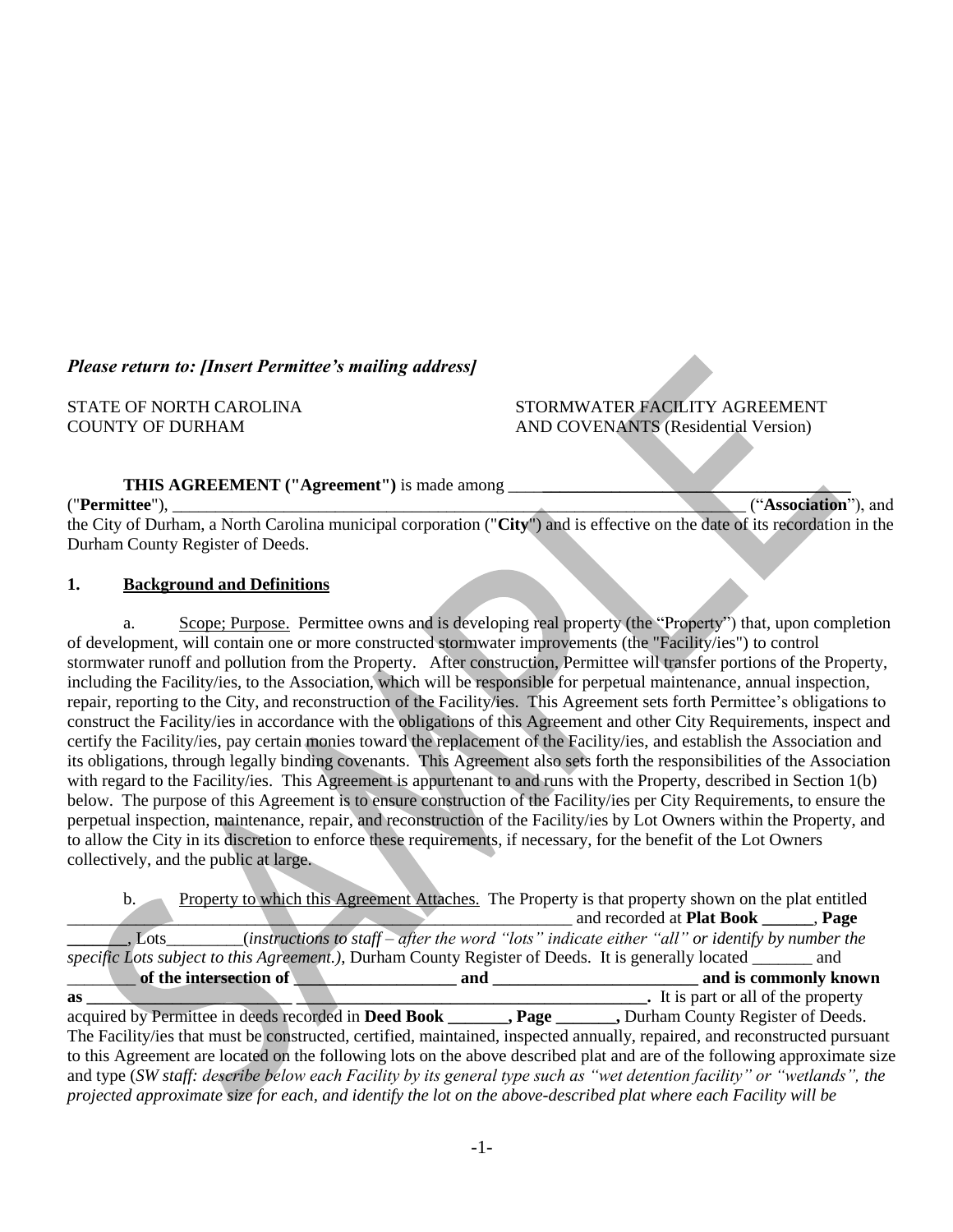*located*): i. ii.

iii.

c. Background. This Agreement is intended to comply with City ordinances and policies that implement State and Federal laws that require that development contain stormwater facilities to control runoff and pollution and that such facilities be perpetually maintained and reconstructed.

d. Relationship to Ordinances, Policies, and Guidelines. This Agreement supplements other City Requirements. If this Agreement and such City Requirements conflict, the stricter requirements shall control.

Definitions. The terms in this Agreement have the following definitions:

"Association" and "HOA" (the terms being used interchangeably) means the association that has executed this Agreement that was formed by Permittee in compliance with statutory requirements (which may include the North Carolina Nonprofit Corporation Act, NCGS Chapter 55A, and the North Carolina Planned Community Act, NCGS Chapter 47F and successor statutes) for the purpose of owning and maintaining real property and improvements thereon intended for the common benefit of - Lot Owners within the Property-. In the absence of the Association, for whatever reason, the Lot Owners, collectively, shall be considered the Association and shall be responsible for the Association's obligations under this Agreement. The "Association" may also include additional associations or lot owners not shown on the Property where such associations or owners have joined, or have purchased subject to, the obligations of the Association in this Agreement.

"City Manager" means the Durham City Manager or a Deputy City Manager to whom authority to execute contracts has been delegated.

"City Fund" means "Stormwater Facility Replacement Fund" as defined below.

"City Requirements" means the legal obligations and standards set forth in City ordinances, and written City and Public Works policies, guidelines, manuals, protocols, standards, and/or handbooks, as such may be amended from time to time.

"Director" means the City's Director of Public Works or the Director of a successor department to the Department of Public Works and any Person to whom the Director's duties have been delegated pursuant to City Requirements.

"Facility/ies" means one or more stormwater control device(s) and/or areas that are created for the purpose of detaining and/or treating stormwater. Such facilities may include but are not limited to dry detention areas, wet detention ponds, wetlands, level spreaders and all associated constructed and natural features that allow such devices or areas to function as intended.

"Lot" means a lot within the Property, whether developed or undeveloped.

"Lot Owner" means the legal owner of any fee simple interest in a Lot.

"Permittee" means the party that owns the Property at the time of recordation and that executes this Agreement and successors in interest who take all or a portion of the Property. The term does not include any Person that has only a beneficial interest in the Property. The term also does not include a Person who owns one Lot zoned for single family use where such owner does not own other lots.

"Person" includes but is not limited to natural persons, business trusts, joint ventures, governments, governmental subdivisions, governmental agencies, firms, corporations, limited liability companies, associations, partnerships, and other legal entities.

"Property" is the land described in Section 1(b) above which is owned by the Permittee and which will be served by the Facility/ies described herein.

"Site" means a Lot or parcel within the Property which contains at least one Facility. Where there are multiple Facilities, there shall be multiple Sites.

"Stormwater Facility Replacement Fund" (also "City Fund") is the fund established by the City under ordinance to receive payments from various permittees for future use in the construction, repair, and reconstruction of facilities for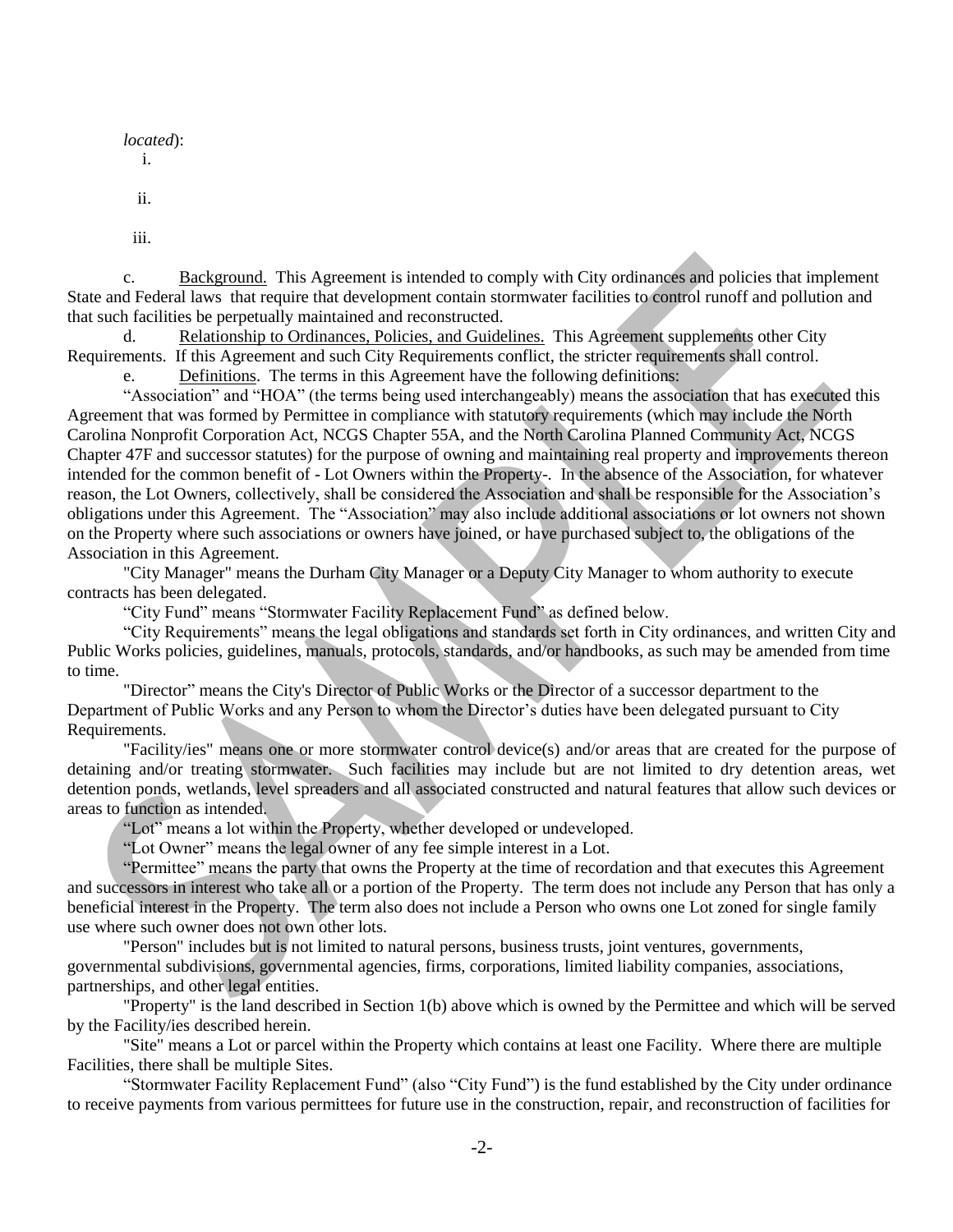which payment into the fund has been made, or for replacement facilities that mitigate the burden on or need for such original facilities.

"Transfer" includes sell, convey, assign or alienate all or a portion of an interest in property.

## **2. Permittee's Obligations to Create HOA; Record Documents and Covenants; Provide Certification; and Make Fund Payment Prior to Transferring Interest in, or Selling any Lots.**

a. Incorporation of Association; Recording Documents and Covenants. Permittee shall incorporate an Association consisting of all Lot Owners in the Property which Association shall be charged with maintaining and repairing common areas within the Property, of which the Facility/ies shall be a part. Permittee shall create covenants for the Association which comply with this Agreement and which include Exhibit A to this Agreement, the Mandatory Covenant Requirements Regarding Stormwater Facilities. At the same time as the final plat for the Property is filed in the Office of the Register of Deeds for Durham County, and before Transfers of any interest in or Lots within the Property, Permittee shall take the following actions and complete the following additional filings in the Register of Deeds for Durham County, in the order indicated below:

- i. Finalize this Agreement by inserting the appropriate plat book and page references for the just-recorded plat for the Property in Section 1(b) above and adding any other missing entries or information;
- ii. Record this Agreement, properly executed by all Parties so as to bind the Permittee, the Association, and the Property;
- iii. Finalize the covenants for the Property by inserting the plat book and page numbers for the Property, the deed book and page numbers for this Agreement, and necessary language to incorporate Exhibit A of this Agreement into the Covenants;
- iv. Record the properly executed Covenants for the Property.

b. Delivery of Recorded Documents and Attorney Certification. Within 5 working days of completing the steps described in 2(a) above, and prior to Transferring any interest in the Property, including but not limited to the sale of any Lot, and prior to applying for and receiving any building permits for any Lot, Permittee shall deliver to the City's Stormwater Services Division an attorney's certification, as described below, and copies of the properly executed and recorded documents described in (a) above – i.e., the recorded plat, the recorded Agreement, and the recorded covenants for the Property. The attorney certification shall be from an attorney licensed to practice law in the State of North Carolina, in form and substance acceptable to the City that certifies to the following:

- i. That the Association was properly formed and incorporated in North Carolina in accordance with law;
- ii. That this Agreement and the Covenants for the Property have been executed by all legally necessary parties, in a legally binding manner, and are binding on the parties and the Property;
- iii. That the Agreement contains necessary references to the recorded plat for the Property, and that the Covenants for the Property contain necessary references to the recorded plat and the recorded Agreement, and incorporate Exhibit A of this Agreement;
- iv. That recordation of instruments described above occurred in the following order plat, then Agreement, then Covenants;
- v. that the Covenants for the Property require membership for each Lot within the Property (except commonly owned Lots which may be excepted) and a rational allocation of the cost of maintenance, repair, and reconstruction of the Facility/ies amongst all such member Lots exists;
- vi. that the mandatory dues amounts for the two stormwater funds have been included in the Covenants;
- vii. that the Covenants provide a process for assessing the Lot Owners for delinquent payments and for additional payments for stormwater costs and enforcing such assessments and that the City is named as a third party with the right to enforce such assessments in lieu of the Association if necessary.

c. Payment to Stormwater Facility Replacement Fund. At the time of delivery of the recorded documents and certification, Permittee shall pay the estimated Stormwater Facility Replacement Fund payment, prescribed by City Requirements, which shall equal 25% of the estimated cost of constructing the Facility/ies, calculated in accordance with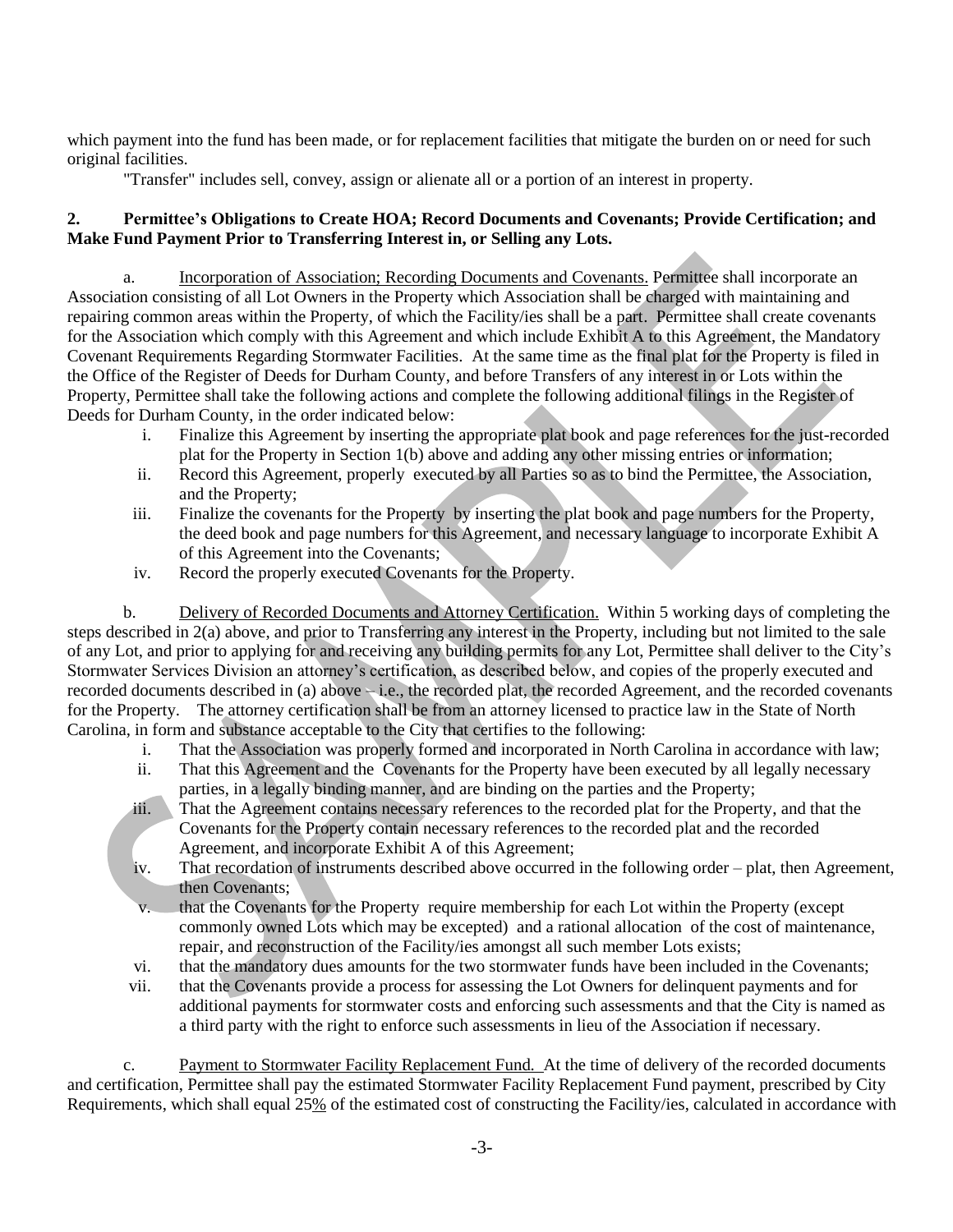City Requirements. This payment is not intended as a substitute for security that ensures the construction of the Facility/ies, which security may be required at such point in the development process as is specified in City Requirements. Per City Requirements, Permittee may be required to supplement the payment into the Fund Payment upon completion of the Facility/ies, or may be refunded a portion of such payment.

d. Payment of Permit Fee(s). At the time of delivery of the recorded documents and certification, Permittee shall pay the Stormwater Permit Fee for each of the Facility/ies, as prescribed by City Requirements.

## **3. Permittee's Obligations with Regard to Construction of Facility/ies; Denial of Permits in the Event of Noncompliance.**

a. Construction, Inspection, Certification, and Submission of As-Built Construction Drawings. Permittee shall complete the actions described below for the Facility/ies on such timetable as is specified in City Requirements.

- i. Construct the Facility/ies in accordance with the construction plans approved by the Department of Public Works and take various steps toward final completion, and finally complete the Facility/ies, in accordance with such timetables and/or deadlines specified in City Requirements;
- ii. Provide any additional security required by the Director to ensure construction of the Facility/ies if the deadlines described in (i) above have not been met, or in the event that Permittee becomes insolvent or otherwise unable to proceed with construction on the Property;
- iii. Cause the Facility/ies to be finally inspected and certified by the engineer who designed the Facility or by such other registered NC Professional Engineer acceptable to the City, in accordance with the City's BMP Certifying Engineer Program and other City Requirements;
- iv. Submit to the Department of Public Works reproducible as-built drawings and as-built calculations acceptable to the Department;
- v. Complete an operation and maintenance manual for each Facility in accordance with City Requirements;
- vi. Submit records to the City Stormwater Services Division in accordance with City Requirements documenting construction costs for the Facility, including but not limited to all costs of construction administration;
- vii. Complete any repairs to the Facility/ies that may be directed in the discretion of the Director;

In the event Permittee does not satisfactorily complete the foregoing obligations on such timetable as may be specified by the City, the City may withhold any permits and approvals related to development of the Property or any Lot and may pursue any other remedy available under this Agreement or applicable law.

b. Transfer of Site and Facility to Association. After satisfactory completion of the steps described in subsection (a) above, Permittee shall Transfer the Site(s) to the Association(s) which shall, thereafter, become responsible for inspection, maintenance, and reconstruction of the Facility/ies as set forth in Section 4 below. Permittee's transfer of the Site prior to completion of the steps described in (a) above shall not relieve Permittee of its obligations under this Agreement.

c. Discharge of Permittee's Obligations; Recordation of Release. Following satisfactory performance of its obligations under this Agreement, Permittee may request a release from the Director in writing. Within 30 calendar days of receipt of such request and receipt of all accompanying documentation and certifications required by the City, upon determination that Permittee has satisfied its obligations, the Director shall issue a release confirming that Permittee has fulfilled its obligations under this Agreement and is discharged from such obligations. Permittee shall record such release at the Durham County Register of Deeds. In its discretion, the City may record any documents indicating that construction of the Facility/ies has been completed and/or that Permittee is released from the obligations of this Agreement.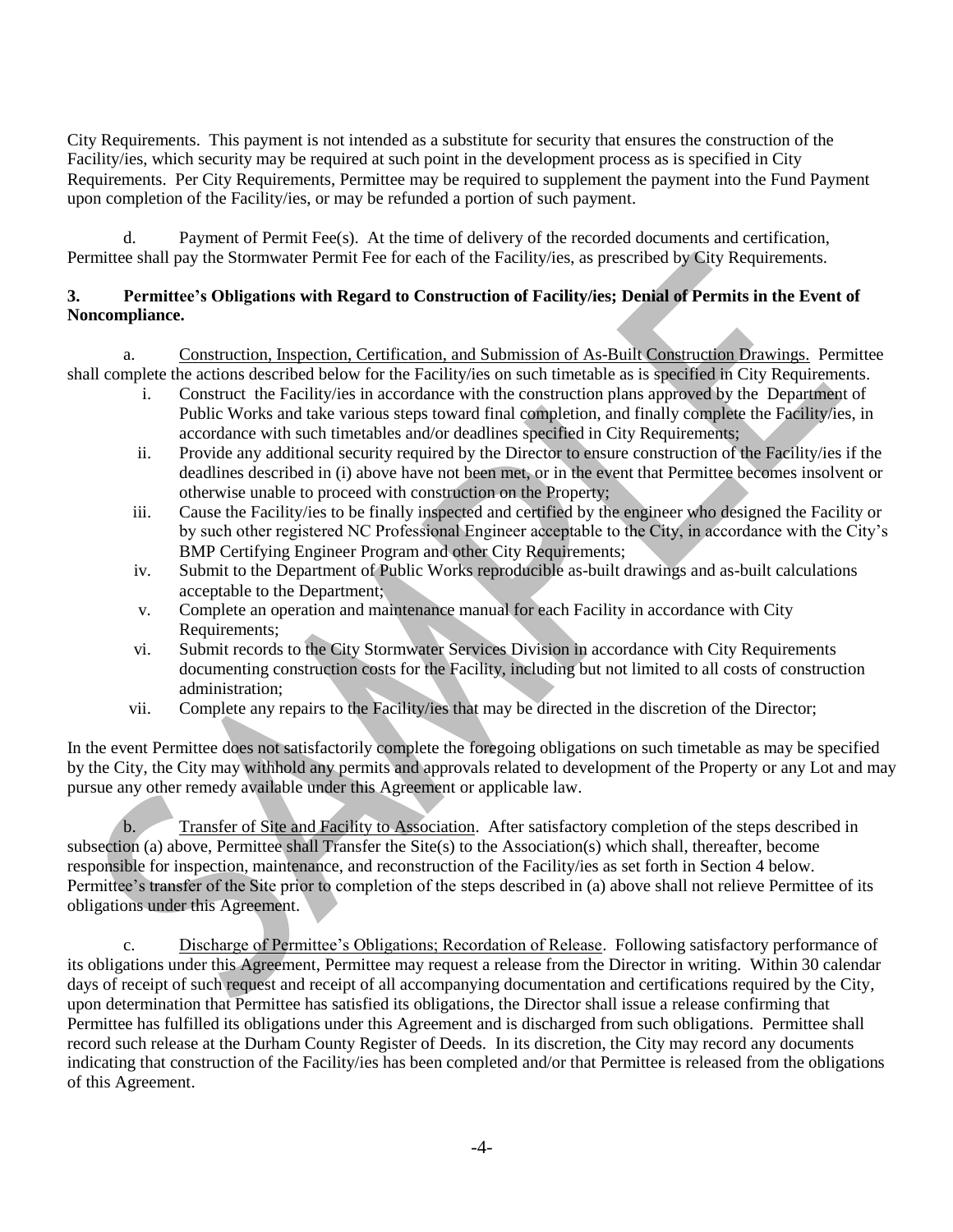d. Notice to Lot Owners and Successors in Interest to Permittee. Recordation of this Agreement gives notice to all Lot Owners that building permits may be withheld for Lot(s) in which they have an interest in the event of Permittee noncompliance with Section (2) above or this Section (3). In addition, it gives notice to all Persons who may be considered "Permittee" under the definitions herein that approvals and permits related to development of the Property may be withheld in the event of Permittee noncompliance with this Agreement.

## **4. Association/Lot Owner Responsibility for Completed Facility/ies**

a. Association's/Lot Owners' Continuing Permanent Responsibility for Facility/ies. Upon release of Permittee as described in Section 3(c) above, or if no release occurs, then upon official notification to the Association from the City, the Association, or in the event there is no legally effective Association, the Lot Owners collectively shall be responsible for inspection, maintenance, repair, reconstruction, and funding for the completed Facility/ies, and shall comply with all City Requirements. The Association shall be responsible for performing these obligations whether or not the Site and/or the Facility/ies have been legally transferred to the Association. The obligations of the Association, or the Lot Owners in the absence of an Association, are further described below.

b. Filing of Responsible Officer for Association with City. The Association file with the City's Department of Public Works, and update such filing yearly, the name and contact information of a responsible officer or agent for the Association who is familiar with the maintenance and upkeep of the Facility. The filing shall also be updated when there is a change in the responsible officer or agent.

Maintenance. The Facility/ies shall be maintained in compliance with City Requirements as they may change from time to time. At the time of recordation of this Agreement these are generally found in the City of Durham's "Owner's Maintenance Guide for Stormwater BMPs Constructed in the City of Durham" and in the operation and maintenance manual prepared specifically for the Facility/ies at the time of completion of construction. (As of September 1, 2015, the current version of the "Owner's Maintenance Guide for Stormwater BMPs Constructed in the City of Durham" can be viewed at or downloaded from the City's website at: [http://durhamnc.gov/DocumentCenter/View/2239.](http://durhamnc.gov/DocumentCenter/View/2239))

d. Inspections/Reports to City. In accordance with City Requirements, the Association shall cause the Facility/ies to be inspected (i) annually; (ii) after events that cause visual damage to the Facility; and (iii) upon notification by the Director. The inspection shall be performed by a registered North Carolina Professional Engineer or a North Carolina Registered Landscape Architect certified by the City and shall be in compliance with City Requirements. The inspection shall occur annually during the month in which acceptance of the as-built certification for the Facility/ies occurred, or at such other time as may be reasonably directed by the City. The inspection shall be reported to the City as further described below.

e. Repair and Reconstruction. The Association shall repair and/or reconstruct the Facility/ies as it determines is necessary, and, additionally, as may be directed by the City, to allow the Facility/ies to function for its/their intended purpose, and to its design capacity. The Association shall provide written reports regarding major repair or reconstruction to the City in accordance with City Requirements.

f. Budget Line Items for Stormwater Expenses. The dues of the Association shall include amounts for upkeep and reconstruction of the Facilities and charges for these purposes shall be included in the dues charged to Lots from the point that Lots are charged dues for other common purposes. The Association shall maintain two (2) separate funds in its budget for the Facility/ies. The first ("Inspection and Maintenance Fund") shall be for routine, yearly Facility expenditures -- annual inspections, maintenance, and routine repairs – and the funds for this purpose may be maintained as part of the Association's general account. The second ("Major Reconstruction Fund") shall be dedicated to a separate, increasing reserve fund that will build over time and provide money for major repairs to and eventual reconstruction of the Facility/ies. The Major Reconstruction Fund shall be maintained in an account that is separate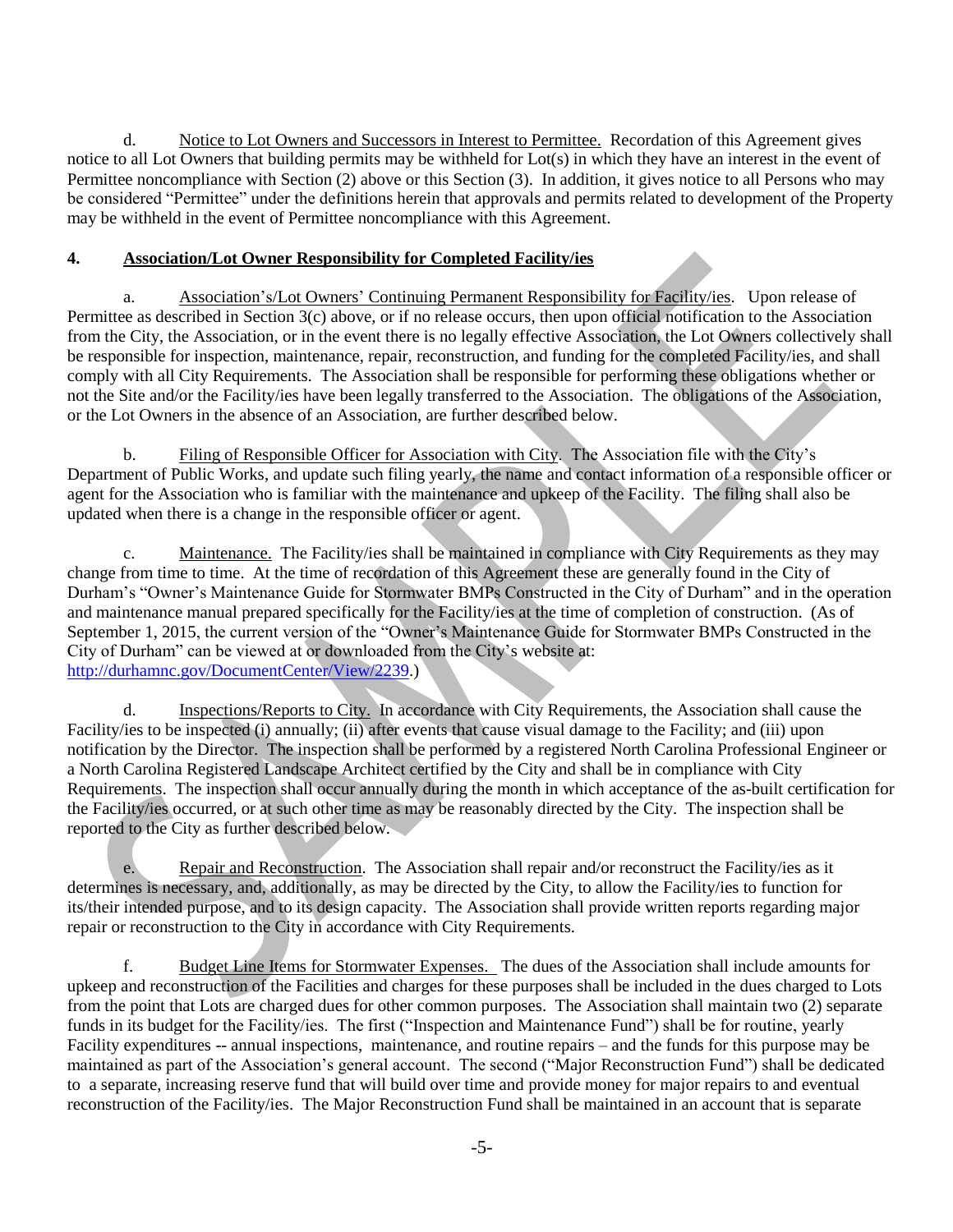from the HOA's general account as described below. At a minimum, the Association shall earmark \_\_\_\_\_annually from its collected dues for the Inspection and Maintenance Fund and \_\_\_\_\_annually for the Major Reconstruction Fund. These minimum amounts shall be increased annually by 3% per year over the prior year's amount. The Association may set a higher amount in its discretion. The Association shall set a higher amount if the Director determines, in his/her reasonable discretion that additional amounts are necessary to provide for adequate inspections and maintenance or for an adequate reserve fund. The Association shall set dues at a sufficient amount to fund each of the two line items in addition to the Association's other obligations. The Association may compel payment of dues through all remedies provided in the Covenants for the Property or otherwise available under law.

g. Assessments/Liens. In addition to payment of dues, each Lot shall be subject to assessments by the Association for the purpose of fulfilling the Association's obligations under this Agreement. Such assessments shall be collected in the manner set forth in the covenants. As allowed under NCGS §47F, or successor statutes, or, for condominiums, as allowed under NCGS 47C, or successor statutes, all assessment remaining unpaid for 30 days or longer shall constitute a lien on the Lot. Such lien and costs of collection may be filed and foreclosed on by the Association. In addition, the Association's rights may, in the discretion of the City, be exercised by the City, as a third party beneficiary of this Agreement and/or as Attorney in Fact for the Association, as provided in Section 7 of this Agreement, without limitation as to other rights the City may have under this Agreement and under law.

h. Stormwater Expenditures Receive Highest Priority. Notwithstanding any contrary provisions of the Association's recorded covenants, to the extent not prohibited by law, the inspection, maintenance, repair, and replacement/reconstruction of the Facility/ies shall receive the highest priority (excluding taxes and assessments and other statutorily required expenditures) of all Association expenditures.

i. Separate Account for Major Reconstruction Fund; Requirements for Withdrawal. The Association shall maintain the major reconstruction fund for the Facility/ies in an account maintained at a bank or other similar institution and such account shall be separate from the Association's general account. The Association shall use the Major Reconstruction Fund only for major repairs and reconstruction of the Facility/ies. The Association's bylaws shall require that signatures of two Association officers are required for withdrawal of funds from the Major Reconstruction Fund.

j. Engineer Report prior to Major Repairs and Reconstruction. Prior to withdrawing funds from this account, the Association shall (i) obtain a written report from an engineer approved in accordance with City Requirements regarding repairs or reconstruction needed and approximate cost of such repair or reconstruction; and (ii) submit such report to the Director and notify the Director of the major repairs or reconstruction to be undertaken on the Facility, the proposed date, and the amount to be withdrawn from the Major Reconstruction Fund. In the event of an emergency withdrawal and expenditure of funds from the Major Reconstruction Fund may be made after telephone notification to the Stormwater Services Division of the Department.

k. Annual Reports to City. The Association shall provide to the Director annual reports in substance and form as set forth in City Requirements. This annual report shall be signed by an officer of the Association, who shall attest as to the accuracy of the financial information in such report. If prepared by a professional management company hired to manage the Association's affairs, the report shall so indicate. The Officer's signature and attestation shall be notarized. At a minimum each report shall include:

- i. the annual Facility/ies inspection report described in Section 4(d) above;
- ii. a bank or account statement showing the existence of and balance in the separate Major Reconstruction Fund at the time of submission of the report;
- iii. other information regarding the Facility/ies as may be required under City Requirements;
- iv. the amount of Association dues being set aside for the current year for each of the two purposes the Inspection and Maintenance Fund, and the Major Reconstruction Fund.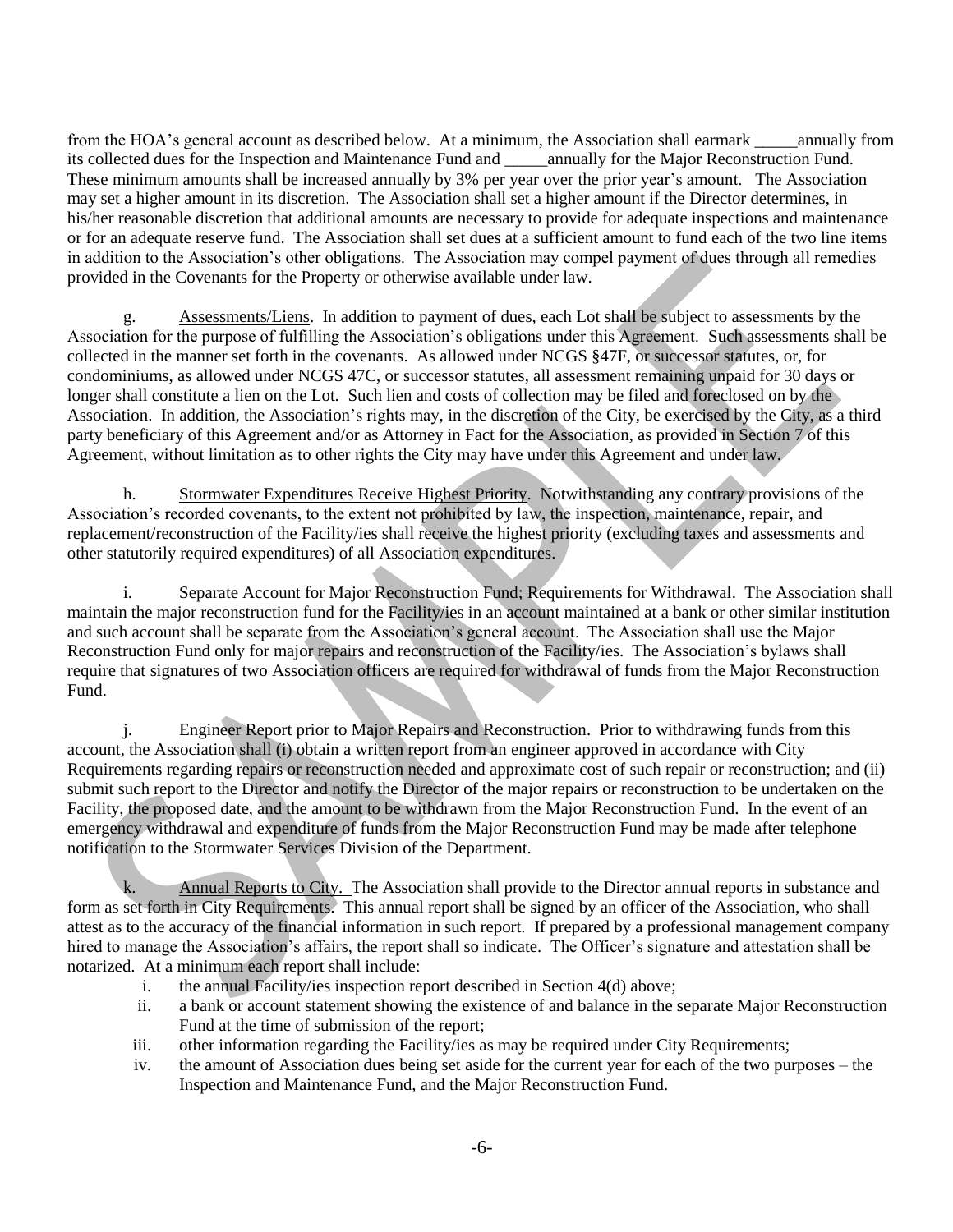l. Facility/ies to Remain with Association; Lot Owners' Liability. To the extent not prohibited by law, the Facility/ies shall remain the property of the Association and may not be conveyed by the Association. In the event the Association ceases to exist or is unable to perform its obligations under this Agreement, all Lot Owners with the exception of those Lots owned by the Association shall be jointly and severally liable to the City to fulfill the Association's obligations under this Agreement. Such Lot Owners shall have the right of contribution from other owners with each Lot's proportional obligation calculated as set forth in the Covenants for the Association. In addition, the City may exercise the remedies described in Section 7 of the recorded Agreement. This Agreement and all other remedies provided by law.

m. No Public Adoption. The City's exercise of rights under this Agreement or under City Requirements does not constitute adoption of the Facility/ies by the City. City regulation is not intended to impede or prohibit the Association or Lot Owners from taking all necessary actions to maintain, repair, and reconstruct the Facility/ies so that they function safely and perform the function for which they were created.

### **5. Stormwater Facility Replacement Payment and Fund.**

The Permittee's payment to the Stormwater Facility Replacement Fund ("City Fund") shall be calculated, retained, used, and disbursed as provided by ordinance and other City Requirements. The Fund shall be used for the purchase, design, construction, reconstruction, and repair of stormwater facilities that have paid into the Fund or for stormwater facilities that replace or mitigate the need for those facilities for which monies have been paid into the Fund.

### **6. City Easement/Right of Entry/No City Responsibility**

Permittee, the Association, and the Lot Owners hereby grant the City a permanent nonexclusive easement over the Site and Facility/ies for inspection, construction, repair, and other work on the Facility. The terms and conditions regarding the use of such easement may be expanded but not limited by recorded declarations regarding the use of such easements. Permittee, the Association, and the Lot Owners also grant the City a permanent nonrevocable nonexclusive right of ingress, egress, and regress over and across all public or private easements on the Property, including but not limited to private roads, for inspection, construction, repair, and other work on the Facility/ies. Permittee and Lot Owners grant the City a permanent nonrevocable nonexclusive right of ingress, egress, and regress over individual Lots solely for response to emergencies, public nuisances, or the imminent threat thereof. In this Section, "the City" includes employees, agents, and contractors of the City. The grant of these rights does not obligate the City to exercise them or to take any other action.

## **7. Remedies for Violations; Lien on Property; Future Obligations Secured.**

City Performance of Work. If the Permittee and/or Association fail to perform their obligations under this Agreement, the City may send notice to the party (ies) in default demanding performance. If the defaulting party does not cure such default within sixty (60) days from the date notice is mailed, the City may, in the reasonable discretion of the Director, enter the Property and the Site and perform some or all of the defaulting party's obligations under this Agreement. In an emergency the City may perform such work prior to the expiration of the 60 day period. Nothing in this Agreement shall be interpreted to require the City to undertake a party's obligations under this Agreement.

b. Repayment of City. The defaulting party shall reimburse the City for its costs in inspecting, constructing, repairing, and reconstructing the Facility/ies. Such costs may include the cost of administration and overhead. The City shall send written notice to the party in default requesting reimbursement for the costs of the work. The defaulting party shall pay all such costs within sixty days of the date he notice is mailed. Any costs not paid to the City within the sixty day period shall be delinquent, and the defaulting party shall be subject to all legal remedies available to the City under law or equity.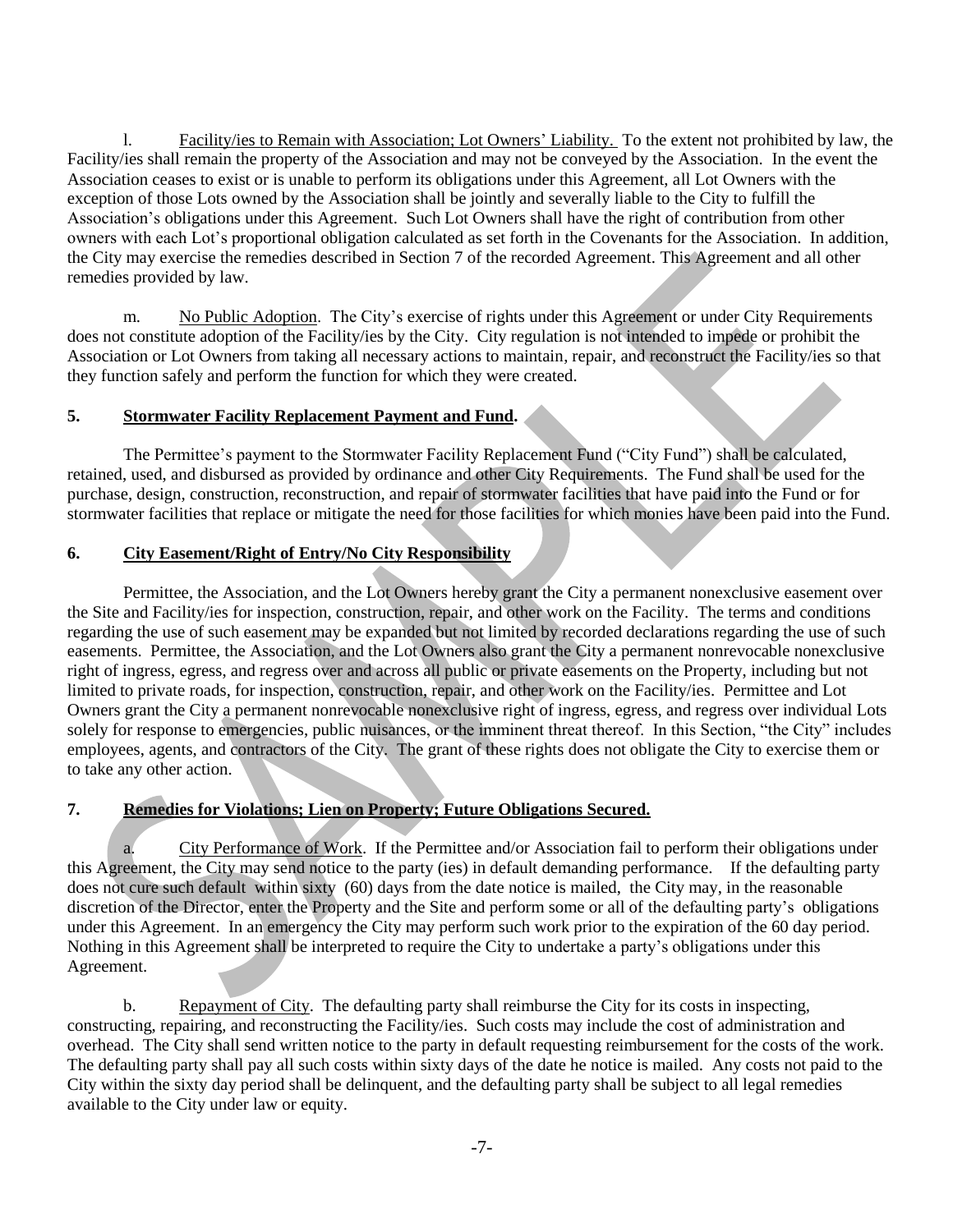c. Debt Owed in the Event of Nonpayment; Lien. In the event that the defaulting party does not reimburse the City as required in subsection (b) above, the party shall owe the following additional amounts: interest on such costs at the rate of eight percent (8%) per annum, collection costs, late payment charges of three hundred dollars (\$300) for the first ninety (90) days of default and five hundred dollars (\$500) additional charge for each ninety (90) day period thereafter, and reasonable attorneys' fees. The debt may be collected by the City using any remedy authorized by law or in this Agreement. In addition, the debt or a proportional amount thereof calculated using a methodology reflecting number of lots, value of Property, types of uses, or a combination of these factors, as determined in the City's sole discretion, shall be a lien against the Property and the Lots and may be collected as unpaid taxes in accordance with N.C.G.S. 160A-193 or other statutory provisions, with notice as may be required by law. The City may add the debt to any utility bills owed and utilize any remedy provided by law or ordinance for unpaid utility bills. The City may also foreclose on the liens.

d. Right to Act for the Association. In addition to all of the remedies set forth herein, if the defaulting party is the Association and payment has become delinquent as described in paragraph (b) the City may, with additional 30 days' written notice to the Association, pursue the right of the Association to repay the amount due, as calculated in accordance with the Articles of Incorporation, Covenants, and Bylaws of the Association. The Association hereby designates, constitutes and appoints the City as the Association's Attorney in Fact for the express and limited purpose of assessing and pursuing collection of such amounts under the conditions and limitations as set forth herein. This appointment is coupled with an interest and is irrevocable as long as this Agreement is in effect.

e. Withholding of Permits. In the event the defaulting party is the Permittee, the City may withhold any or all permits or other approvals necessary to complete development of the Property or any Lot until such time as Permittee fulfills such obligations.

# **8. Release of Lien by Certificate.**

a. Duty to Furnish a Certificate. On the request of any of the Persons described in subsection (a) (i) below, and upon the condition prescribed by subsection (a) (ii) below, the Director shall furnish a written certificate stating the amount of any monetary liabilities owed pursuant to this Agreement by a party to this Agreement or a Lot Owner.

- i. *Who May Make Request* -- Any of the following Persons shall be entitled to request the certificate:
	- A. An owner of the Property;
	- B. An occupant of the Property;
	- C. A Person having a lien on the Property;
	- D. A Person having a legal interest in the Property, including but not limited to a Lot Owner;
	- E. A Person having a contract to purchase or lease the Property or Lot or a Person that has contracted to make a loan secured by the Property or Lot;
	- F. The authorized agent or attorney of any Person described in subdivisions (a) (i) (A) through (E) above.

ii. *Duty of Person Making Request* -- The City's duty to furnish a certificate is contingent upon the requester providing the following, as may be specified by the Director: the name of the party regarding whom the certificate is requested; the property regarding which the certificate is requested (the Property as a whole, some portion of the Property, or a Lot); recordation information for the pertinent Agreement; recordation information for pertinent covenants, if the request concerns an Association or Lot; a copy of the first page of this Agreement; a copy of the first page of the Association's Covenants; and payment of the required fee for a certificate.

b. Reliance on the Certificate. When a certificate has been issued as provided in subsection(a) above, all monetary liabilities owed pursuant to this Agreement that have accrued against the Site or the Property or the Lot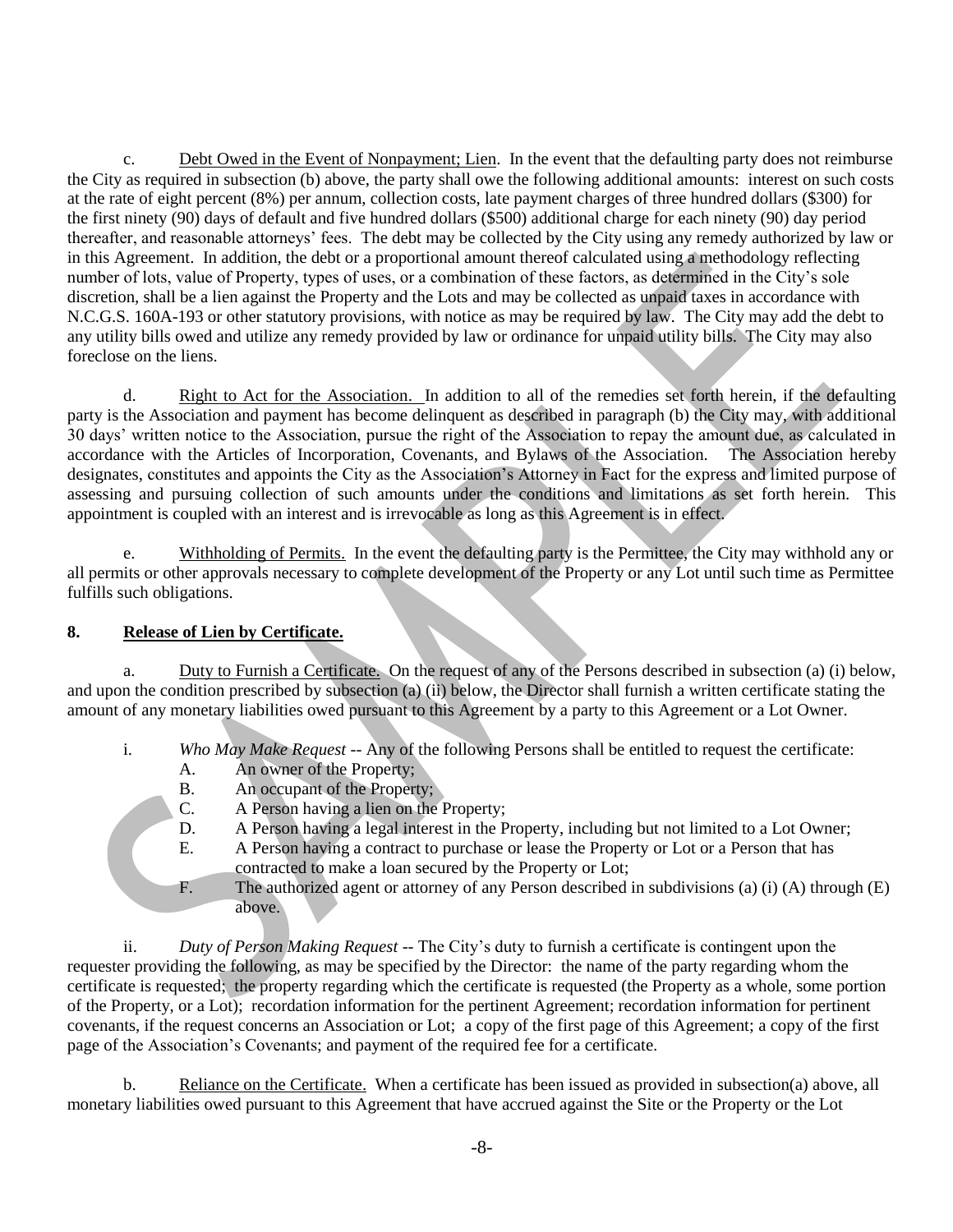identified in the request for the period covered by the certificate shall cease to be a lien against the identified property for which the certificate has been issued, except to the extent of monetary liabilities stated to be due in the certificate, as to all Persons obtaining such a certificate and their successors in interest who rely on the certificate by doing one or more of the following:

- i. Paying the amount of monetary liabilities stated therein to be owed;
- ii. Purchasing or leasing a portion of the Property; or
- iii. Lending money secured by all or part of the Property.

c. Oral Representations not Effective. Without limiting the effect of this Section, no oral statement made by any City employee as to the amount of monetary liabilities that are owed by the Permittee or a Lot Owner, or are a lien on all or a portion of the Property pursuant to this Agreement, shall be legally effective, or shall bind the City.

**9. Warranty.** Permittee covenants with the City that Permittee is seized of the Property in fee simple, has the right to convey the same in fee simple, that title is free and clear of all encumbrances, except for those identified in the Opinion of Title furnished to the City as a requirement prior to the City's execution of the Agreement, and that Permittee will warrant and defend the title against the lawful claims of all persons except for the exceptions stated in such opinion of title.

**10. Notice.** When a notice is required or permitted by this Agreement, it shall be given in writing to the City delivered to the Director of Public Works, 101 City Hall Plaza, Durham, NC 27701, FAX: (919) 560-4316 or upon the Permittee, at *(insert name and address of Permittee)* 

*\_\_\_\_\_\_\_\_\_\_\_\_\_\_\_\_\_\_\_\_\_\_\_\_\_\_\_\_\_\_\_\_\_\_\_\_\_\_\_\_\_\_\_\_\_\_\_\_\_\_\_\_\_\_\_\_\_\_\_\_\_\_\_\_\_\_\_\_\_\_\_\_\_\_\_\_\_\_\_\_\_\_\_\_\_\_\_\_.* Written

notice shall be sent by first class mail, and in addition by facsimile, if a fax address can be determined. Parties' addresses may be changed by sending a notice of the new address attached to a copy of the first page and execution pages of this Agreement.

**11. No Waiver of Breach.** If the City fails to enforce or waives any breach of any obligation or covenant in this Agreement, that failure to enforce or waiver shall not constitute a waiver of any other or future breach of the same or any other obligation or covenant. The City's failure to exercise any right under this Agreement shall not constitute a waiver of that right.

**12. Agreement Binding.** This Agreement and Covenants shall bind the Association in perpetuity and shall bind Permittee and its successors in interest until the City releases such Permittee as described in Section 3 above. A Lot Owner's obligations and liabilities under this Agreement shall cease upon conveyance of his/her Lot.

**13. Amendment of Agreement.** Amendments to this Agreement shall be valid only if made in writing and signed by the parties, provided that the Permittee's signature shall not be required if the Permittee has ceased to exist or has been released by the City as provided in Section 3 above. The City Manager may, on behalf of the City, amend this agreement without approval by the City Council.

**14. Covenants Herein to Run with the Property.** The obligations of this Agreement are a perpetual servitude and appurtenant to and running with the Property, -- the Site, and the Lots.

**15. Successors and Assigns.** The designation of Permittee, Association and the City shall also include their heirs, assigns, and successors in interest.

# **16. Liability; Indemnification.**

a. The approval by the City or any employee of the City of any plans or of any work referred to in this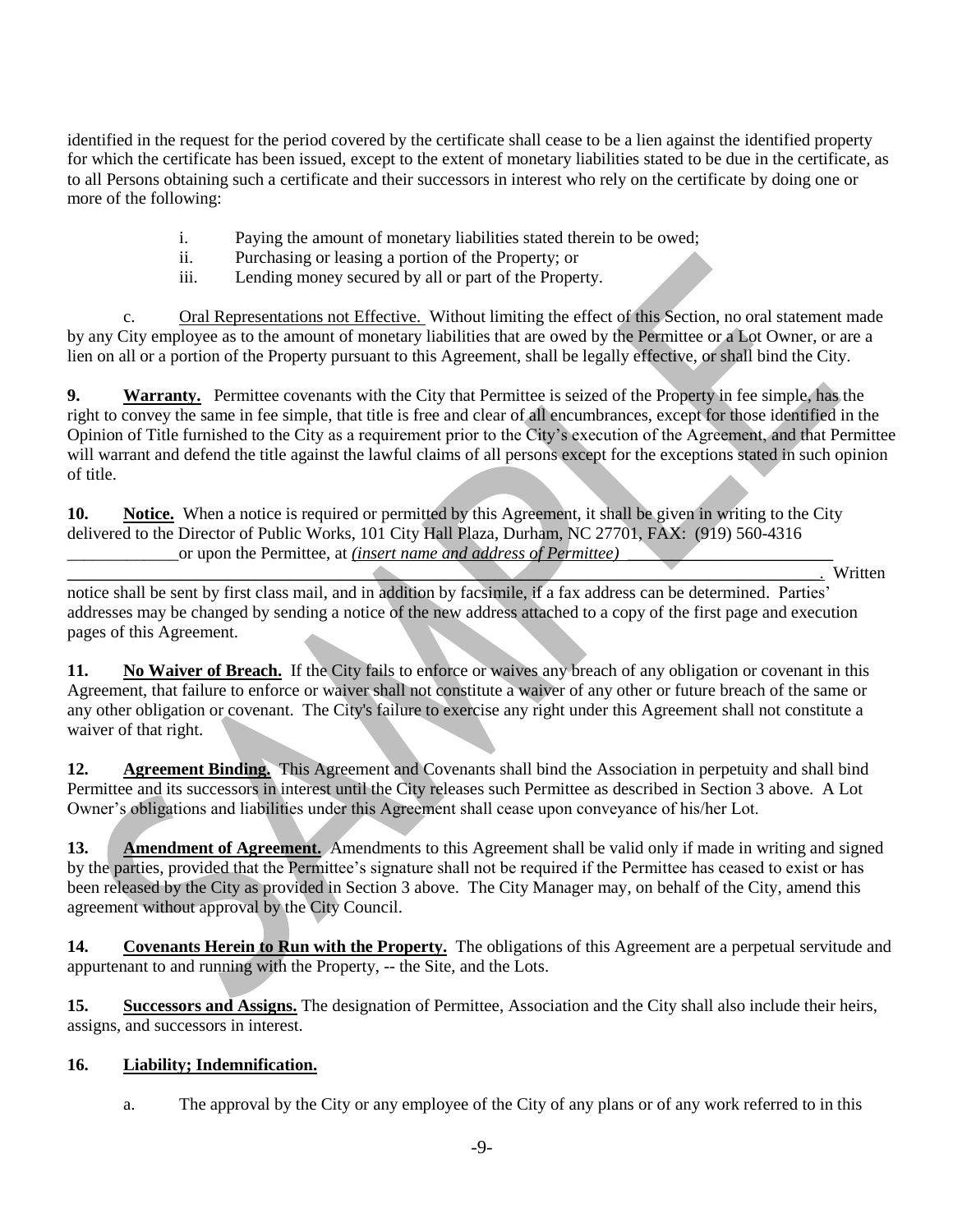Agreement shall not create any liability in the City or its officers, officials, or employees for the plans or the work. Nothing herein is intended to release any other Person for any liability for those plans or work.

b. The performance by the City or any employee of the City of any work allowed under this Agreement shall not create any liability in the City or its officers, officials, or employees for the work. Nothing herein is intended to release any other Person for any liability for that work.

c. The Permittee, prior to release from the City, and the Association, after the Facility/ies are constructed shall indemnify the City and its officers and employees for any costs to the City or such Persons resulting from any claims regarding the construction, operation, maintenance, repair, and/or reconstruction of the Facility/ies, or the failure to perform the same. Costs shall include but are not limited to the expense of counsel chosen by and acceptable to the City.

**17. Remedies not Exclusive.** The provision of specific remedies in this Agreement is not limiting and the City shall have all remedies available in law and in equity to enforce the provisions of this Agreement against the Permittee, the Association, and/or the Lot Owners, and their respective heirs, personal representatives, successors, and assigns.

**18. No Third Party Rights.** Except as may be explicitly provided in this Agreement, this Agreement is not intended to be for the benefit of any Person other than the parties hereto, the Lot Owners, and their heirs, personal representatives, successors, and assigns.

**19. Governmental Functions; Superseding Regulations.** Nothing contained in this Agreement shall be deemed or construed to in any way estop, limit, or impair the City from exercising or performing any regulatory, policing, legislative, governmental, or other powers or functions. In addition, this Agreement does not restrict or prevent the application of ordinances or other enactments which may supplement or supersede the provisions of this Agreement.

**20. Choice of Law and Forum**. This Agreement shall be deemed made in Durham County, North Carolina and shall be governed by and construed in accordance with the law of North Carolina. The exclusive forum and venue for all actions arising out of this Agreement shall be the North Carolina General Court of Justice, in Durham County. Such actions shall neither be commenced in nor removed to federal court. This section shall not apply to subsequent actions to enforce a judgment entered in actions heard pursuant to this section.

**21. Interpretation of this Agreement.** Unless the context requires otherwise, the singular includes the plural, the plural includes the singular, and the neuter includes the masculine and feminine. The captions and titles are for convenience only, and are not to be used to interpret the Agreement. The words "include" and "including" mean, respectively, "include but not limited to", and "including but not limited to".

**22. Severability.** Invalidation of any term or provision in this Agreement by a court of competent jurisdiction shall not invalidate the remaining terms and provisions of this Agreement which may be enforced, at the election of the City, as set forth herein.

**23. E-Verify Requirements**. (a) If this contract is awarded pursuant to North Carolina General Statutes (NCGS) 143-129 – (i) the contractor represents and covenants that the contractor and its subcontractors comply with the requirements of Article 2 of Chapter 64 of the NCGS; (ii) the words "contractor," "contractor's subcontractors," and "comply" as used in this subsection (a) shall have the meanings intended by NCGS 143-129(j); and (iii) the City is relying on this subsection (a) in entering into this contract. (b) If this contract is subject to NCGS 143-133.3, the contractor and its subcontractors shall comply with the requirements of Article 2 of Chapter 64 of the NCGS.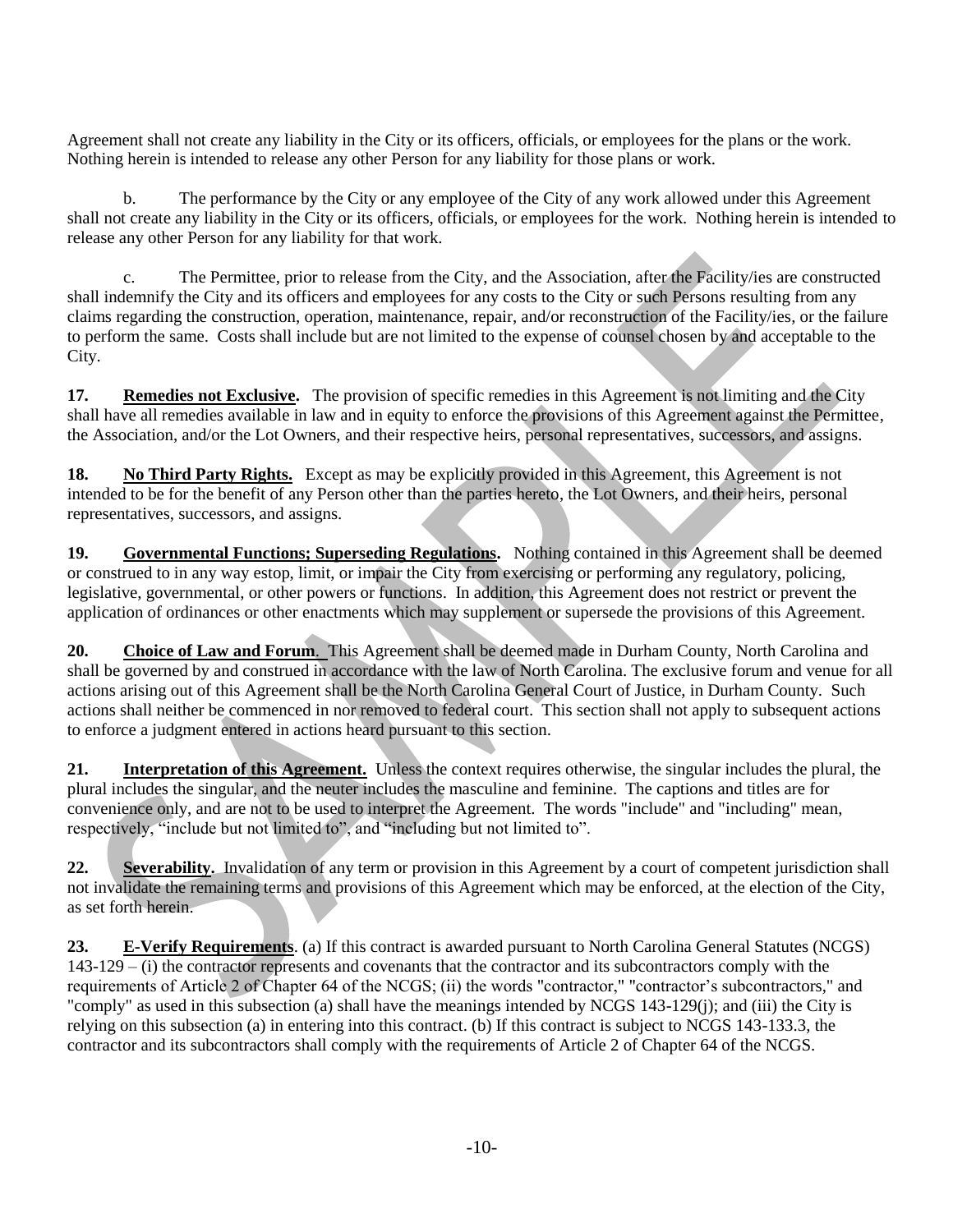IN WITNESS WHEREOF, the parties hereto have respectively set their hands and seals, or if corporate, have executed this under seal by their proper officers, to be effective as of the date of its recordation in the Durham County Register of Deeds.

|                                              | (Name of Permittee)                                                                                                                                                                                                                                                                                                                                                                                                                                                            |              |
|----------------------------------------------|--------------------------------------------------------------------------------------------------------------------------------------------------------------------------------------------------------------------------------------------------------------------------------------------------------------------------------------------------------------------------------------------------------------------------------------------------------------------------------|--------------|
| ATTEST:                                      |                                                                                                                                                                                                                                                                                                                                                                                                                                                                                |              |
|                                              |                                                                                                                                                                                                                                                                                                                                                                                                                                                                                |              |
| Title: _________________ Secretary           | Title: __________ President                                                                                                                                                                                                                                                                                                                                                                                                                                                    |              |
| STATE OF                                     | COUNTY OF                                                                                                                                                                                                                                                                                                                                                                                                                                                                      |              |
|                                              | I, ________________________, a notary public for said county and state, certify that<br>personally appeared before me this day, and acknowledged he or she is Secretary of (Name of Permittee), a<br>corporation, and that by authority duly given and as the act of the corporation, the foregoing contract with the City of<br>Durham was signed in its name by its _____________ President, whose name is _<br>by him/herself as its said Secretary or Assistant Secretary. | and attested |
| This the $\_\_\_\$ day of $\_\_\_\_\_\$ , 20 |                                                                                                                                                                                                                                                                                                                                                                                                                                                                                |              |
| My commission expires:                       | <b>Notary Public</b>                                                                                                                                                                                                                                                                                                                                                                                                                                                           |              |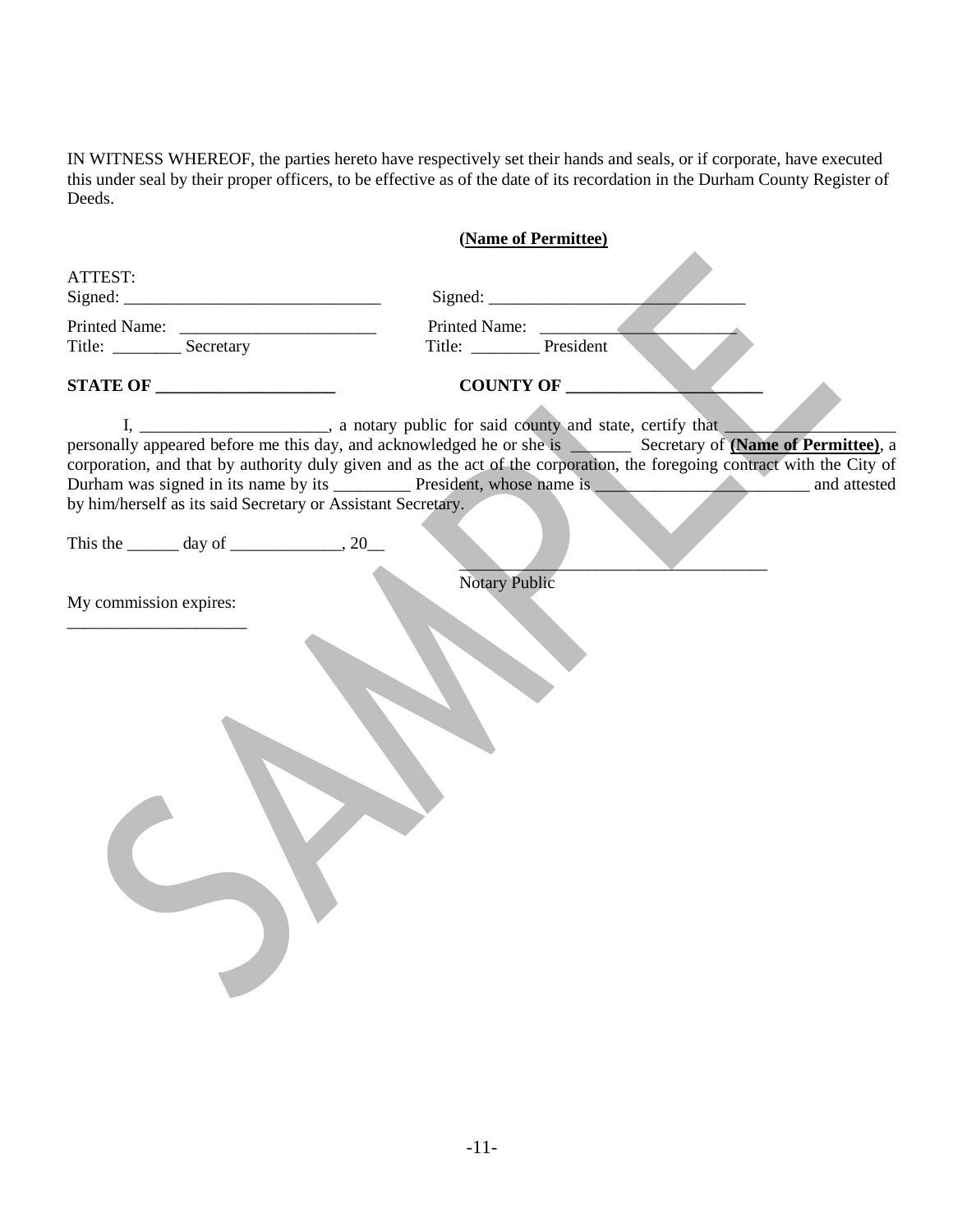|                                                              | (Name of Association)                                                                                                    |
|--------------------------------------------------------------|--------------------------------------------------------------------------------------------------------------------------|
| ATTEST:                                                      |                                                                                                                          |
|                                                              |                                                                                                                          |
|                                                              |                                                                                                                          |
|                                                              | Title: President                                                                                                         |
| STATE OF                                                     | COUNTY OF                                                                                                                |
| by him/herself as its said Secretary or Assistant Secretary. | corporation, and that by authority duly given and as the act of the corporation, the foregoing contract with the City of |
| This the $\_\_\_\$ day of $\_\_\_\_\_\$ , 20 $\_\_\_\$       |                                                                                                                          |
|                                                              | <b>Notary Public</b>                                                                                                     |
| My commission expires:                                       |                                                                                                                          |
|                                                              |                                                                                                                          |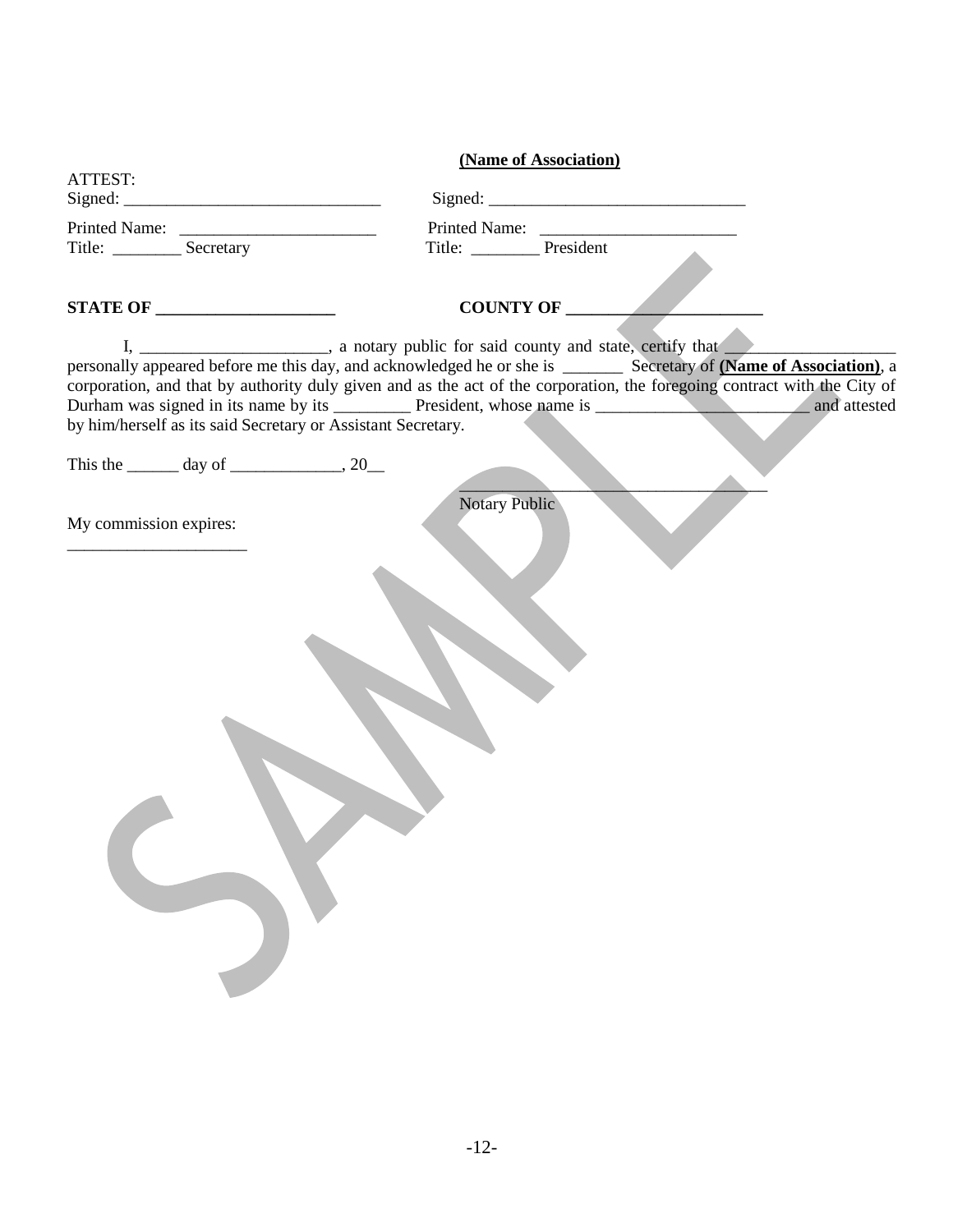## **CITY OF DURHAM**

| v<br>۰, |  |
|---------|--|

\_\_\_\_\_\_\_\_\_\_\_\_\_\_\_\_\_\_\_\_\_\_\_\_\_\_\_\_\_\_ \_\_\_\_\_\_\_\_\_\_\_\_\_\_\_\_\_\_\_\_\_\_\_\_\_\_\_\_\_\_\_\_ City Clerk City Manager

Diana Schreiber Thomas J. Bonfield

## **ACKNOWLEDGMENT BY CITY OF DURHAM**

*Name of other party to the contract*:

*Title of the contract:* **with an allocated**  $\overline{a}$  *z*  $\overline{b}$  *z*  $\overline{c}$  *z*  $\overline{c}$  *z*  $\overline{c}$  *z*  $\overline{c}$  *z*  $\overline{c}$  *z*  $\overline{c}$  *z*  $\overline{c}$  *z*  $\overline{c}$  *z*  $\overline{c}$  *z*  $\overline{c}$  *z* 

 *(Type or print name of Notary Public)* 

I, \_\_\_\_\_\_\_\_\_\_\_\_\_\_\_\_\_\_\_\_\_\_\_\_\_\_\_\_\_\_\_\_\_\_\_\_\_\_\_\_\_\_\_\_\_\_\_\_\_, a notary public, certify:

(1) \_\_\_\_\_\_\_\_\_\_\_\_\_\_\_\_\_\_\_\_\_\_\_\_\_\_\_\_\_\_\_\_\_\_\_\_\_\_\_\_\_\_\_\_\_\_\_\_\_\_\_\_\_\_\_\_ personally appeared before me  *(Type or print name of City Clerk or Deputy City Clerk who attested)* 

in Durham County, N. C. on this day; (2) I have personal knowledge of her identity; and (3) she acknowledged that by authority duly given and as the act of the City of Durham, the foregoing document was signed in its corporate name by its \_\_\_\_\_\_\_\_\_\_\_\_\_ City Manager, sealed with its corporate seal, and attested by its said City Clerk or Deputy City Clerk.

This the \_\_\_\_\_\_ day of \_\_\_\_\_\_\_\_\_\_\_\_\_\_\_\_\_\_\_\_\_\_\_\_\_\_, 20\_\_\_\_\_\_.

My commission expires:

 $\overline{\phantom{a}}$  , where  $\overline{\phantom{a}}$ 

Notary Public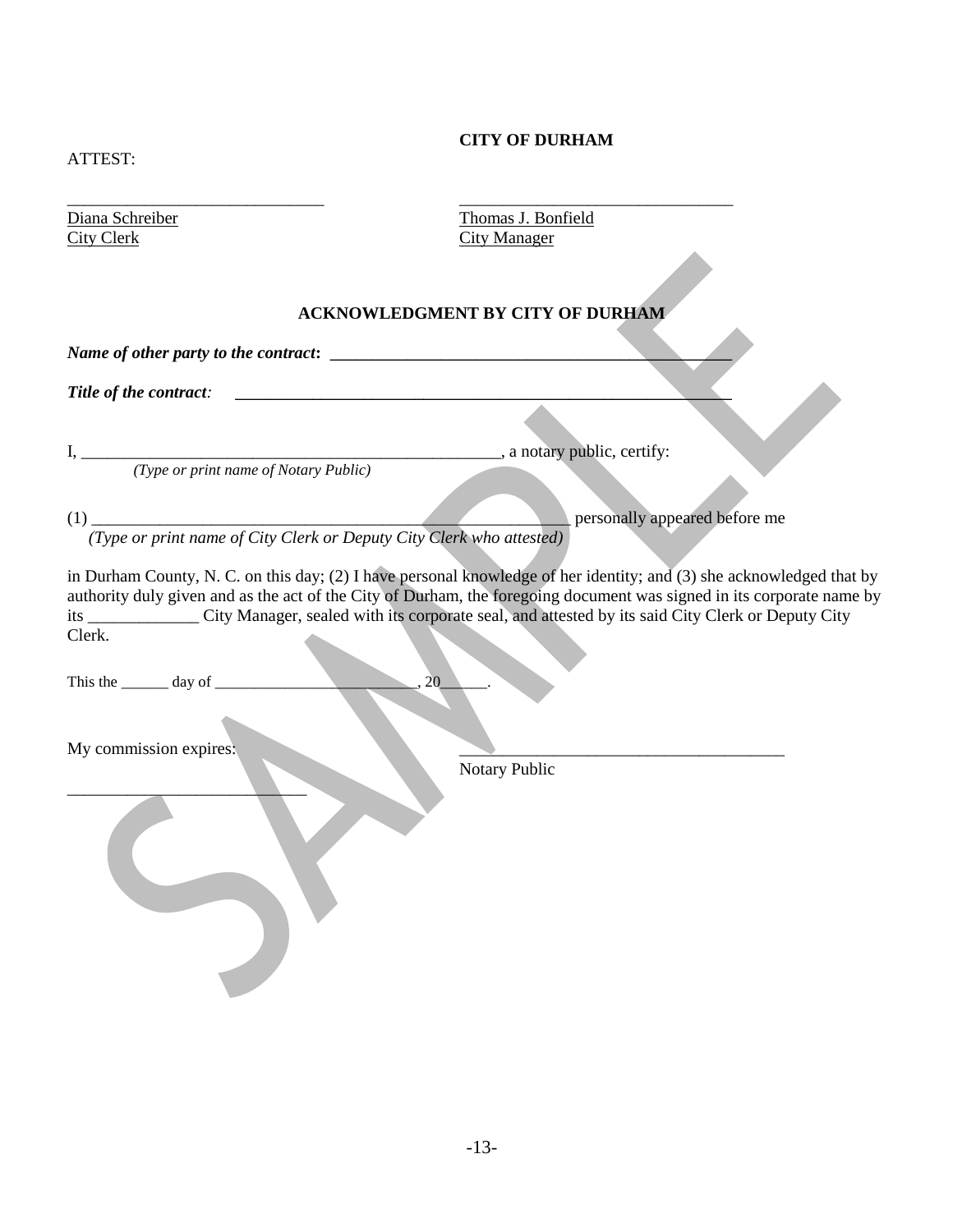## TO STORMWATER FACILITY AGREEMENT AND COVENANTS

## MANDATORY PROVISIONS FOR DECLARATION OF RESTRICTIVE COVENANTS

## **ARTICLE \_ \_ (***fill in)*

### **Obligations Regarding Stormwater Facilities**

The Property includes one or more stormwater management facilities (hereafter "Facility/ies") that is/are the perpetual responsibility of the Association. Such Facilities are the subject of a Stormwater Facility Agreement and Covenants ("Stormwater Agreement") between Declarant, the Association, and the City of Durham ("the City") that is binding on the Association. The Stormwater Agreement is recorded at DB Page Durham County binding on the Association. The Stormwater Agreement is recorded at DB  $\qquad$  Page Register of Deeds. The Property subject to that Stormwater Agreement is the "Property" referred to in this Article. The Stormwater Facilities must be maintained in accordance with City Requirements, which include all ordinances, policies, standards, and maintenance protocols and in accordance with the recorded Stormwater Agreement. In particular the City's current "Owner's Maintenance Guide for Stormwater BMPs Constructed in the City of Durham" (available at the time of recording this document at<http://durhamnc.gov/DocumentCenter/View/2239> and the operation and maintenance manual prepared specifically for the Facility/ies contain requirements that apply to the Association's Facilities.

Nothing in the remaining Article of these Restrictive Covenants filed by Declarant as part of this Declaration or any subsequent modifications of this Declaration may reduce the Association's or Lot Owners' obligations with regard to the Facility/ies. Such additional covenants may increase the obligations or provide for additional enforcement options.

The Stormwater Facility/ies and their location are as follows: *(Insert below the description of Facilities and Plat Book citation and Lot identification from Section 1(b) of the Stormwater Agreement)*

In addition to the above obligations, the Association's obligations with regard to the Facilities are:

1. **Inspections/Routine Maintenance**. In accordance with City Requirements, the Association shall cause the Facility/ies to be inspected i) annually; and, ii) after major storm events that cause visual damage to the Facility; and iii) upon notification from the City to inspect. The inspection shall be performed by a registered North Carolina Professional Engineer or a North Carolina Registered Landscape Architect certified by the City who shall document those things mandated under City Requirements. The inspection shall occur annually during the month in which the Facility/ies as-built certification was accepted by the City, which month may be determined through contact with the City of Durham Department of Public Works, Stormwater Division. The inspection shall be reported to the City as further described below.

2. **Repair and Reconstruction.** The Association shall repair and/or reconstruct the Facility/ies as it determines is necessary, and, at a minimum, as set forth in City Requirements or as directed by the City to allow the Facility/ies to function for its intended purpose, and to its design capacity. The Association shall provide written reports regarding major repair or reconstruction to the City in accordance with City Requirements.

**Stormwater Budget Line Items & Funding.** The dues of the Association shall include amounts for upkeep and reconstruction of the Facilities which shall be included in dues charged to Lots or members from the point that Lots or members are charged dues for other common purposes. The Association shall maintain two (2) separate funds in its budget for the Facility/ies. The first, the "Inspection and Maintenance Fund," shall be for routine inspection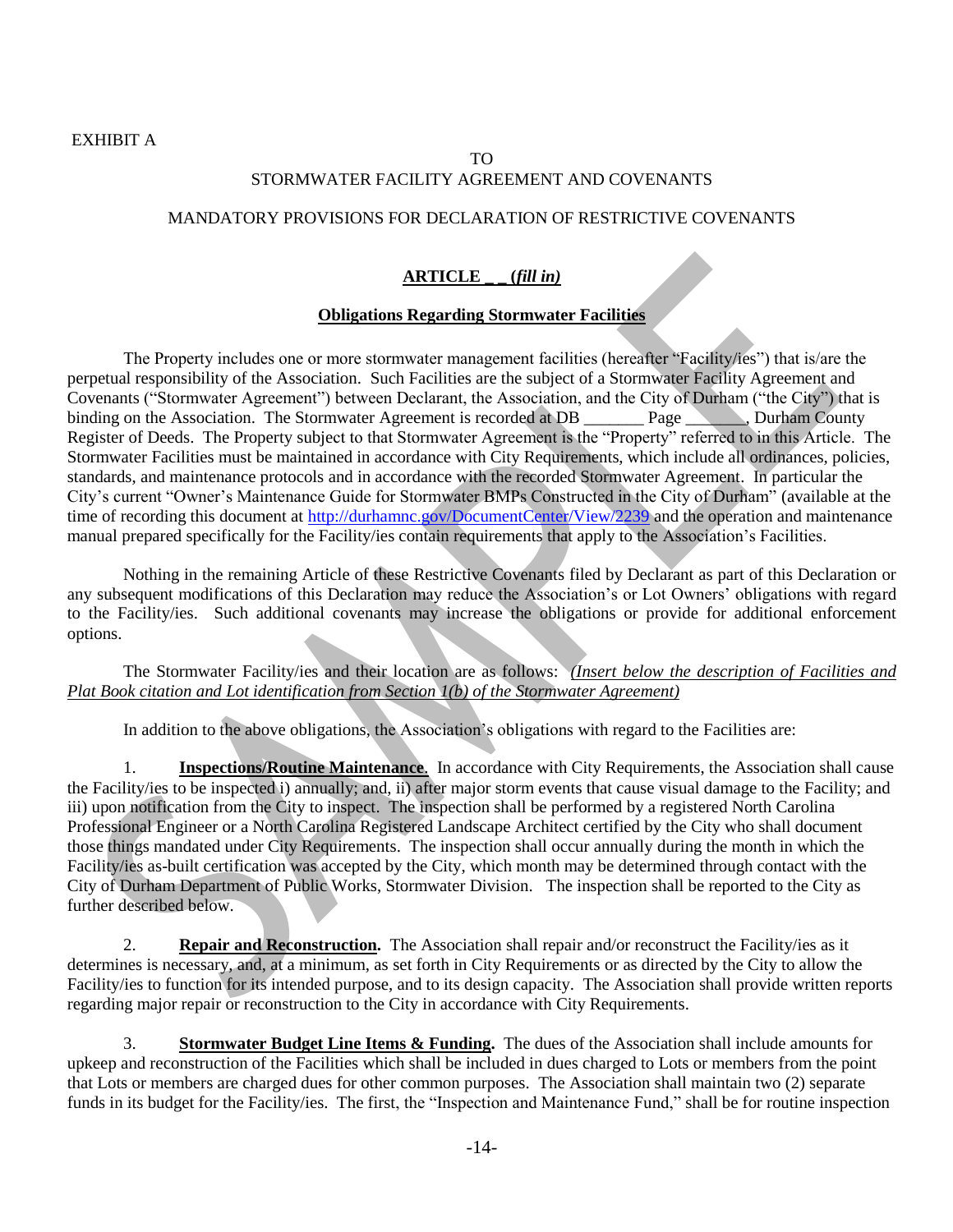and maintenance expenditures and shall be used for annual inspections, maintenance, and minor repairs. The funds for this purpose may be maintained as part of the Association's general account. The second fund, the "Major Reconstruction Fund," shall be a separate, increasing reserve fund that will build over time and provide money for major repairs to and eventual reconstruction of the Facility/ies. The Major Reconstruction Fund shall be maintained in an account that is separate account from the Association's general account as described below. At a minimum, the Association shall, annually, earmark \_\_\_\_\_ from its collected dues for the Inspection and Maintenance Fund and for the Major Reconstruction Fund. These minimum amounts shall be increased annually by 3% per year over the prior year's amount. The Association may set a higher amount in its discretion, or if directed by Durham Director of Public Works after an examination of the Facility/ies. The Association shall set dues at a sufficient amount to fund each of the two line items in addition to the Association's other obligations. The Association may compel payment of dues through all remedies provided in these Covenants or otherwise available under law.

4. **Assessments/Liens**. In addition to payment of dues, each Lot shall be subject to assessments by the Association for the purpose of fulfilling the Association's obligations under this Article and under the Stormwater Agreement. Such assessments shall be collected in the manner set forth in these Covenants. As allowed under NCGS §47F, or successor statutes, or, for condominiums, as allowed under NCGS 47C, or successor statutes, all assessment remaining unpaid for 30 days or longer shall constitute a lien on the Lot. Such lien and costs of collection may be filed and foreclosed on by the Association. In addition, the Association's rights may, in the discretion of the City, be exercised by the City, as a third party beneficiary of the recorded Stormwater Agreement and/or as Attorney in Fact for the Association, as provided in Section 7 of the recorded Stormwater Agreement.

5. **Stormwater Expenditures Receive Highest Priority**. Notwithstanding any contrary provisions of the covenants of which this Article is a part, to the extent not prohibited by law, the inspection, maintenance, repair, and replacement/reconstruction of the Facility/ies shall receive the highest priority (excluding taxes and assessments and other statutorily required expenditures) of all Association expenditures.

6. **Separate Account for Major Reconstruction Fund**. **Engineer's Report.** The Association shall maintain the Major Reconstruction Fund for the Facility/ies in an account separate from the Association's general account. The Association shall use the Fund only for major repairs and reconstruction of the Facility/ies. No withdrawal shall be made from this fund unless the withdrawal is approved by two Association officials who shall execute any documents allowing such withdrawal. Prior to withdrawing funds from this account, the Association shall (i) obtain a written report from an engineer approved in accordance with City Requirements regarding repairs or reconstruction needed and approximate cost of such repair or reconstruction; and (ii) submit such report to the Director of the City's Department of Public Works, and notify the Director of the repairs or reconstruction to be undertaken on the Facility, the proposed date, and the amount to be withdrawn from the Major Reconstruction Fund. In the event of an emergency, withdrawal and expenditure of funds may be made after telephone notification to the Stormwater Services Division of the Department.

7. **Annual Reports to City**. The Association shall provide to the City annual reports in substance and form as set forth in City Requirements. This annual report shall be signed by an officer of the Association, who shall attest as to the accuracy of the information in such report. If prepared by a professional management company hired to manage the Association's affairs, the report shall so indicate. The Officer's signature and attestation shall be notarized. At a minimum each report shall include:

- i. the annual Facilities inspections report described in section (1) above;
- ii. a bank or account statement showing the existence of the separate Major Reconstruction Fund described in Section (6) above and the balance in such fund as of the time of submission of the report;
- iii. a description of repairs exceeding normal maintenance that have been performed on the Facility/ies in the past year, and the cost of such repairs;
- iv. the amount of Association dues being set aside for the current year for each of the two stormwater funds – the Inspection and Maintenance Fund and the Major Reconstruction Fund.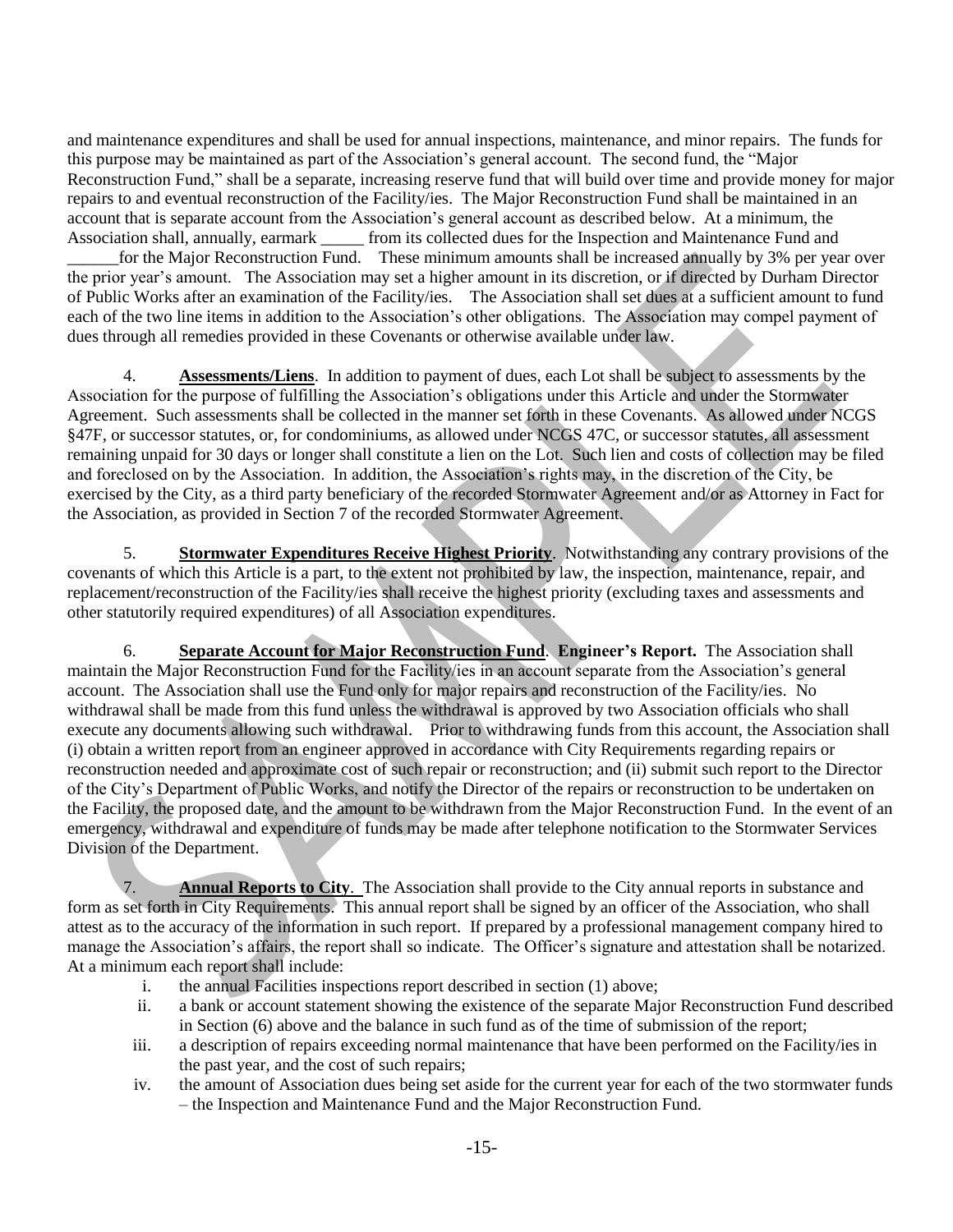8. **Facility/ies to Remain with Association; Lot Owners' Liability**. To the extent not prohibited by law, the Facility/ies shall remain the property of the Association and may not be conveyed by the Association. In the event the Association ceases to exist or is unable to perform its obligations under this Agreement, all Lot Owners as defined in the Stormwater Agreement referenced above, excluding the Lots owned by the Association, shall be jointly and severally liable to fulfill the Association's obligations under this Agreement. Such Lot Owners shall have the right of contribution from other owners with each Lot's pro rata share being calculated as Lot Owner's proportional obligations are otherwise defined in these Covenants. The City may also exercise the rights described in Section 7 of the recorded Stormwater Agreement and other remedies provided by law.

9. **City Rights; Liens Against Owners**. In addition to rights granted to the City by ordinance or otherwise, the City shall have the following rights, generally summarized below, and more explicitly set forth in the Stormwater Agreement referenced above:

- a. Direct the Association in matters regarding the inspection, maintenance, repair, and /or reconstruction of the Facility/ies;
- b. If the Association does not perform the work required by ordinance, by these covenants, and by the Stormwater Agreement referenced above, do such work itself, upon 30 days' written notice to the Association.
- c. Access the Facility/ies for inspection, maintenance, and repair, crossing as necessary the lot(s) on which the Facility/ies are located and all other private and public easements that exist within the Property subject to these covenants.
- d. Require reimbursement by the Association of the City's costs in inspecting, maintaining, repairing, or reconstructing the Facility/ies, as provided in the Stormwater Agreement referenced above.
- e. Enforce any debts owed by the Association as described in the Stormwater Agreement referenced above against Lot Owners if such debts are not fully paid by the Association. The debt may be allocated to Lot Owners as provided in the other sections of these Covenants, and may be made a lien on each owner's property, may be added to each owner's utility bills, and may result in foreclosure, as provided in Section 7 of the Stormwater Agreement referenced above.

10. **No Dissolution**. To the extent not prohibited by law, the Association shall not enter into voluntary dissolution unless the Facility is transferred to a person who has been approved by the City and has executed a Stormwater Agreement with the City assuming the obligations of the Association. Under the Stormwater Agreement referenced above, individual Lots and Lot Owners continue to be liable for the Facility/ies in the event the Association is dissolved without a new Stormwater Agreement between the City and a responsible party that is assuming the Association's obligations.

11. **No Amendment**. Without the prior written consent of the City, which may be given by the Durham City Manager, and notwithstanding any other provisions of these Restrictive Covenants, the Association may not amend or delete this Article with the exception of supplementing its provisions in a more detailed manner to better describe members' or Lot Owners' obligations regarding each other.

12. **Stormwater Agreement Supersedes.** The Stormwater Agreement referenced above supersedes any limiting provisions contained elsewhere in other Articles of these Covenants. However, such Articles may supplement